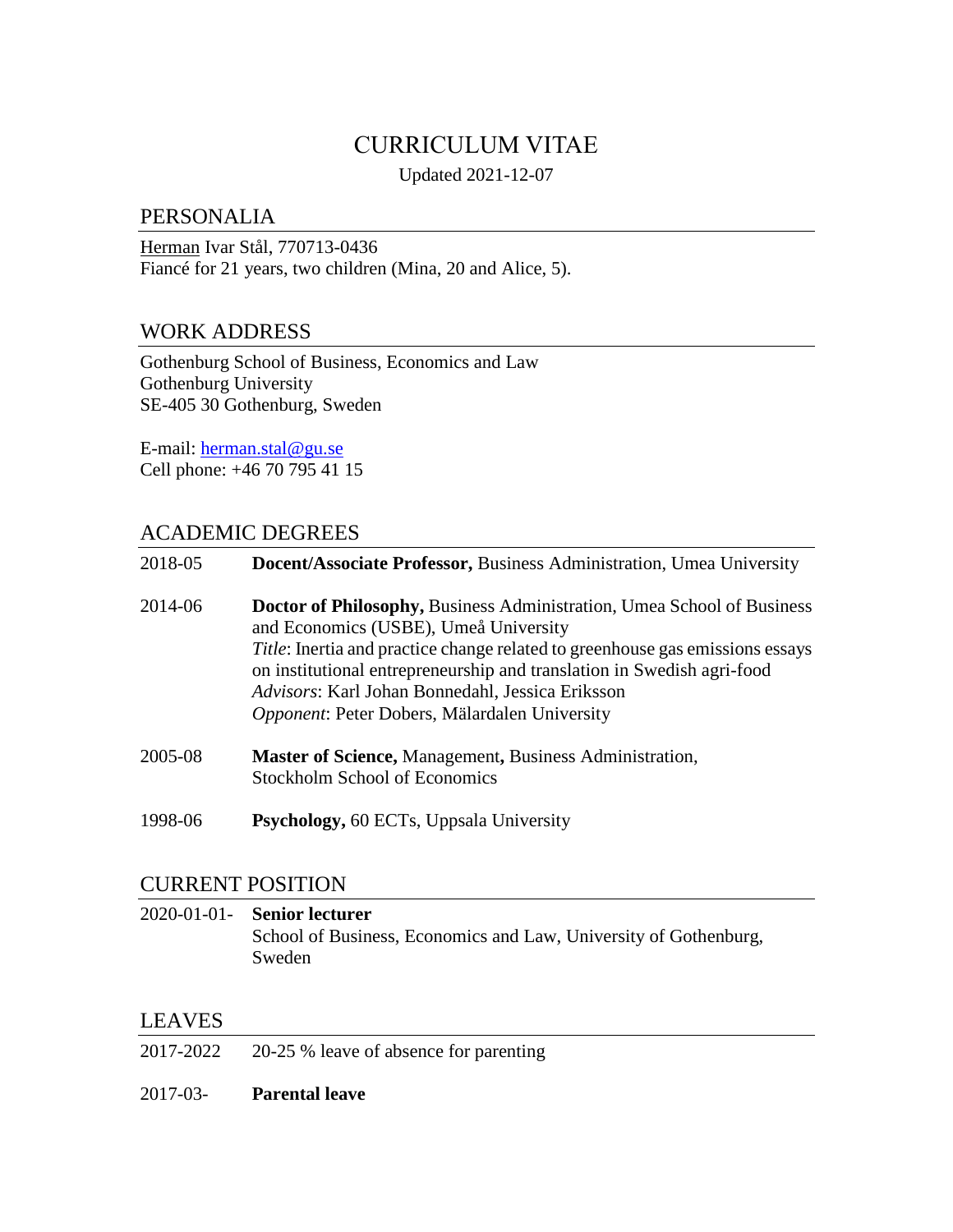### 7 months with Alice

# WORK EXPERIENCE/OTHER ASSIGNMENTS

| 2015-2020 | Senior lecturer<br>Umeå School of Business and Economics, Umeå University, Sweden    |
|-----------|--------------------------------------------------------------------------------------|
| 2019-     | SWEDISH DOWN SYNDROME ASSOCIATION, Board member<br>Research & Knowledge Development. |
| 2014-2015 | Senior lecturer (temporary), Umea School of Business and Economics                   |
| 2009-2014 | PhD student, Umea School of Business and Economics                                   |
| 2008      | <b>IDEELL ARENA</b> (Analyst)                                                        |

# ACADEMIC ASSIGNMENTS & ACHIEVEMENTS

| 2018 | <b>Umea School of Business, Economics and Statistics, Research award</b> |
|------|--------------------------------------------------------------------------|
|      | 10000 SEK                                                                |
| 2017 | Umea municipality Scientific Prize 50000 SEK                             |
|      |                                                                          |

### 2006 **Folke Kristensson award** Outstanding Master thesis in Business and Administration, Stockholm School of Economics

# **Stipends/grants**

| 2016      | Handelsbanken Forskarutbyte och spridning av resultat (140 000 SEK) |
|-----------|---------------------------------------------------------------------|
| 2015-2018 | Wallander (1,5 MSek)                                                |
| 2015      | WennerGren (6000 SEK)                                               |
| 2013      | Kempe travel grant (8000 SEK)                                       |
| 2011-2013 | Kempe foundation (12000 SEK, 10000 SEK, 8000 SEK)                   |
| 2012      | Västerbotten Länsförsäkringar (12000 SEK)                           |

## **Successful applications**

| 2021 | Bengtsson, Stål & Manszhynski Utveckling och implementering av<br>affärsmodeller för mobilitetshubbar i nya bostadsområden, FORMAS, 3                                                                          |
|------|----------------------------------------------------------------------------------------------------------------------------------------------------------------------------------------------------------------|
|      | <b>MSek</b>                                                                                                                                                                                                    |
| 2019 | Stål, Förändringar i erbjudanden om fosterdiagnostik inriktad mot Downs<br>syndrom – en studie av svenska landstings och regioners beslutsfattande,                                                            |
|      | Stiftelsen Sävstaholm, 382 526 SEK                                                                                                                                                                             |
| 2019 | Stål, Babri & Corvellec, Relationer i cirkulära affärsmodeller, FORMAS,<br>2,9 MSek                                                                                                                            |
| 2016 | Bonnedahl & Stål, Social innovation för hållbar utveckling: Affärsmodeller<br>som möjliggörare, Industrial Doctoral School for Research and Innovation,<br>Umea University (1 Industrial PhD student) 1,5 MSek |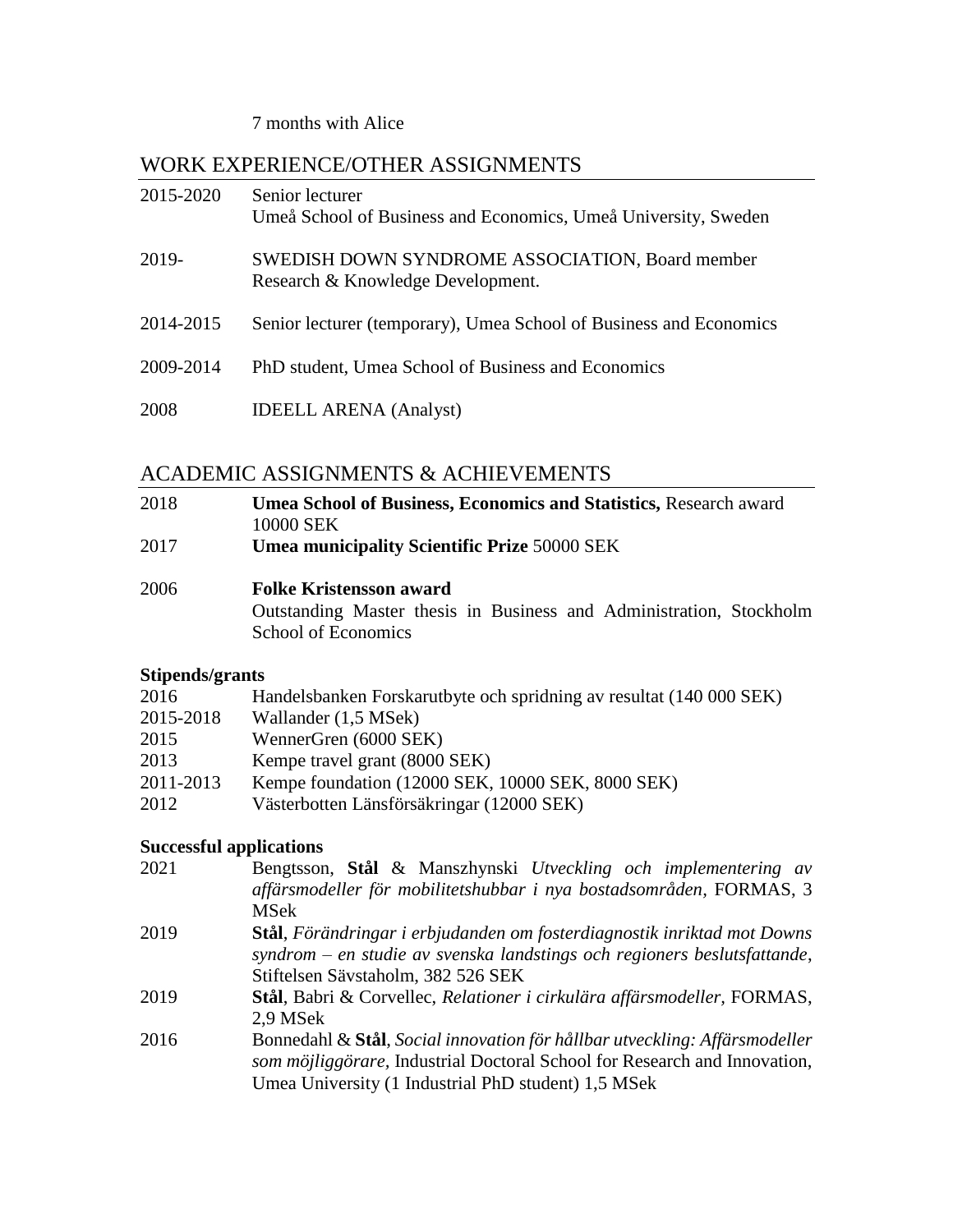- 2016 Bengtsson & **Stål**, *Vilken roll spelar externa relationer för utvecklingen av innovativa affärsmodeller – hållbarhet inom energisektorn,* Industrial Doctoral School for Research and Innovation, Umea University (1 Industrial PhD student) 1,5 MSek
- 2015 Johansson, **Stål** m fl. *+ project*, EU regional development fund.
- 2015 Bengtsson & **Stål**, *Business model and coopetition for eco-innovation support: The case of digital manufacturing,* Kamprad (program) 4 MSek

#### **Work with doctoral students**

- 2022 **Examiner** Albin Skog, Stockholm School of Economics, final seminar
- 2020 **Examiner** Maxim Vlasov, USBE, final seminar
- 2019 **Faculty examiner**: Koroschetz, B., *Exploring the (re-)configuration of environmentally unsustainable practices: Antifouling in the Baltic Sea*, Gothenburg School of Business and Law, Dissertation
- 2018 **Examiner** Sofia Långström, USBE, Research Proposal
- 2018-2022 **Supervisor** (main) Sergio Alves
- 2017-2022 **Supervisor** (assistant) Serg Manzhynski, Ivan Riumkin and Lucas Haskell
- 2017- **PhD courses** (design/teaching): *Sustainability and Sustainable Development for Business studies* 7,5 ECTs; *Business Models in Different Contexts* 7,5 ECTs; *Organizational Institutionalism* 7,5 ECTs
- 2016 **Examiner** Jan Abrahamsson, USBE, final internal dissertation seminar
- 2010 **Examiner** Malin Näsholm, USBE, final internal dissertation seminar

#### **Visiting scholar periods**

2016 Stanford, 5 months, visiting scholar.

#### **Assignments**

- 2016-2020 **Research Director**, Research Institute for Sustainability and Ethics in Business and Sustainability (RiseB)
- 2019-2020 **Section coordinator** (Entrepreneurship)
- 2015-2016 **Equal opportunities**-representative USBE
- 2015 Responsible Research writing group
- 2011-2014 **PhD representative**
- 2011-2014 **Board member** USBE

#### **Work with journals**

- 2022- Reviewer Scandinavian Journal of Management
- 2022- Reviewer The international review of retail, distribution and consumer research
- 2018- Reviewer Business & Society
- 2014- Reviewer Organization & Environment
- 2016- Reviewer Journal of Cleaner Production
- 2016- Reviewer Sustainability
- 2016 Reviewer Innovation: Management, Policy and Practice
- 2015 Reviewer International Journal of Emerging Markets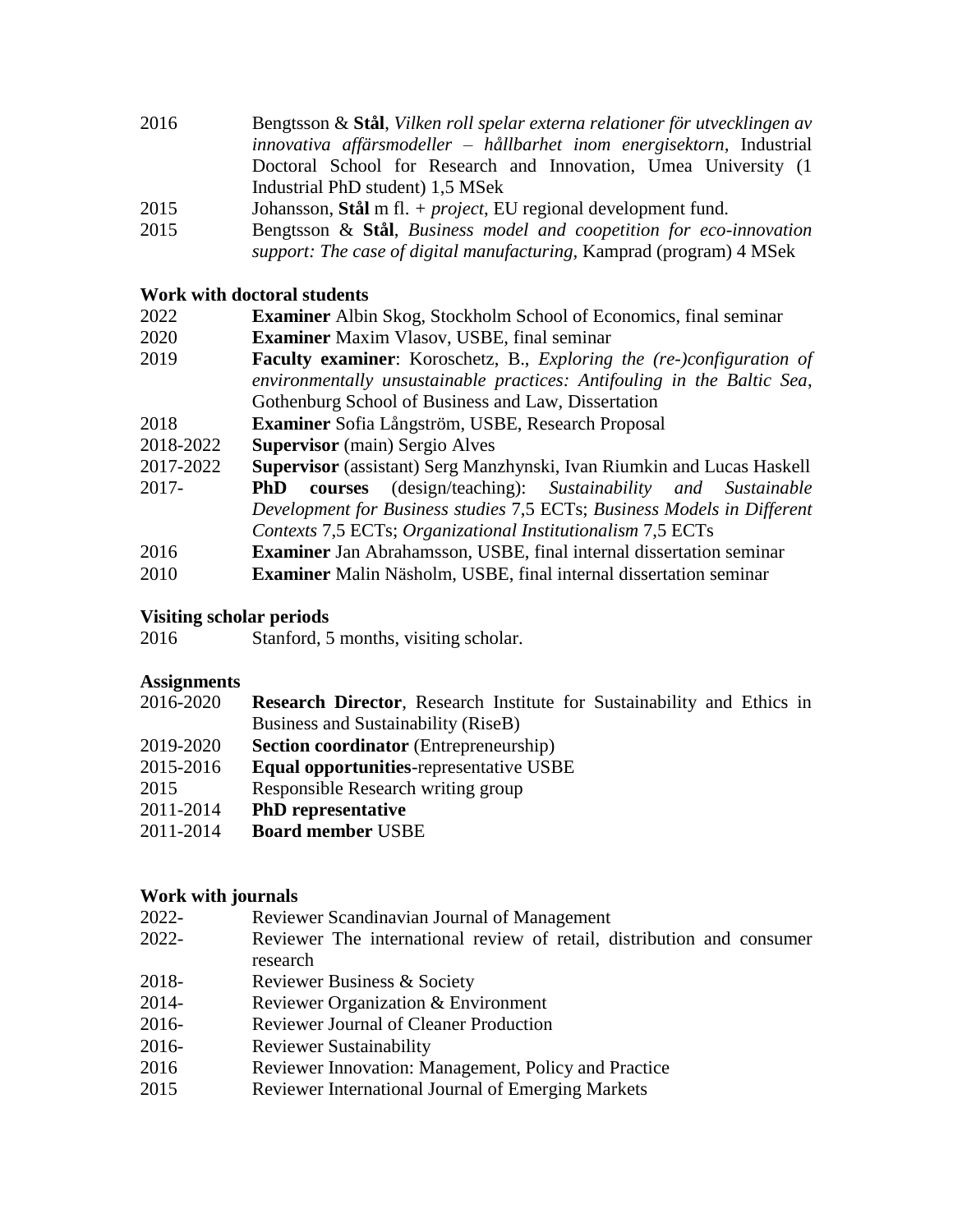| 2014-2015 | Reviewer International Journal of Managing Projects in Business |  |  |  |  |
|-----------|-----------------------------------------------------------------|--|--|--|--|
|-----------|-----------------------------------------------------------------|--|--|--|--|

2011 Reviewer Journal of Change Management

## TEACHING

### *Pedagogical qualification*

|  | 2017- | <i>Qualified teacher at Umea University</i> |
|--|-------|---------------------------------------------|
|--|-------|---------------------------------------------|

#### *Pedagogical training*

| Post-graduate supervision in practice, Pedagogical course, Umea University<br>2018<br>2009-2014<br>University pedagogical courses, Umea university, 7,5 ECTs |                                                                          |
|--------------------------------------------------------------------------------------------------------------------------------------------------------------|--------------------------------------------------------------------------|
| <b>Courses</b>                                                                                                                                               |                                                                          |
| 2022                                                                                                                                                         | Master thesis in management $(5)$                                        |
| 2021                                                                                                                                                         | <i>Preparing for leadership</i> (170 h) Master level, course responsible |

- 2021 *Foundations of management* (80 h) Master level
- 2021 *Master thesis in management* (5)
- 2020 *Bachelor thesis management* (3)
- 2020 *Preparing for leadership* (170 h) Master level, course responsible
- 2019 *Social and Environmental Entrepreneurship* (80 h) course responsible
- 2019 *New Venture Creation* (30 h)
- 2019 *Strategizing in Business Development* (40h), Master-level
- 2018 *Social and Environmental Entrepreneurship* (70 h), course responsible
- 2018 *Strategizing in Business Development* (100 h), Master-level, course responsible
- 2017 *Social and Environmental Entrepreneurship* (80 h), course responsible
- 2017 *Strategizing in Business Development* (100 h), Master-level, course responsible
- 2016 *Introduction to business and business development* (120 h), online course.
- 2015 *Social and environmental entrepreneurship* (130 h) *Strategic Business Development*, Master-level, course responsible (105 h) *Thesis supervision*, 3 bachelor theses (78 h) *Entrepreneurship and Enterprise Resource Planning Systems B,* (app. 55 students) (10 h)
- 2009-2014 Course responsible 10 different bachelor level entrepreneurship, business development and organization courses (1500 h)

# PROFESSIONAL SERVICES

## **Business**

|  | 2011-2016 Jury member/examiner Venture Cup |  |
|--|--------------------------------------------|--|
|--|--------------------------------------------|--|

2007- Owner and founder of Herman Stål (private firm)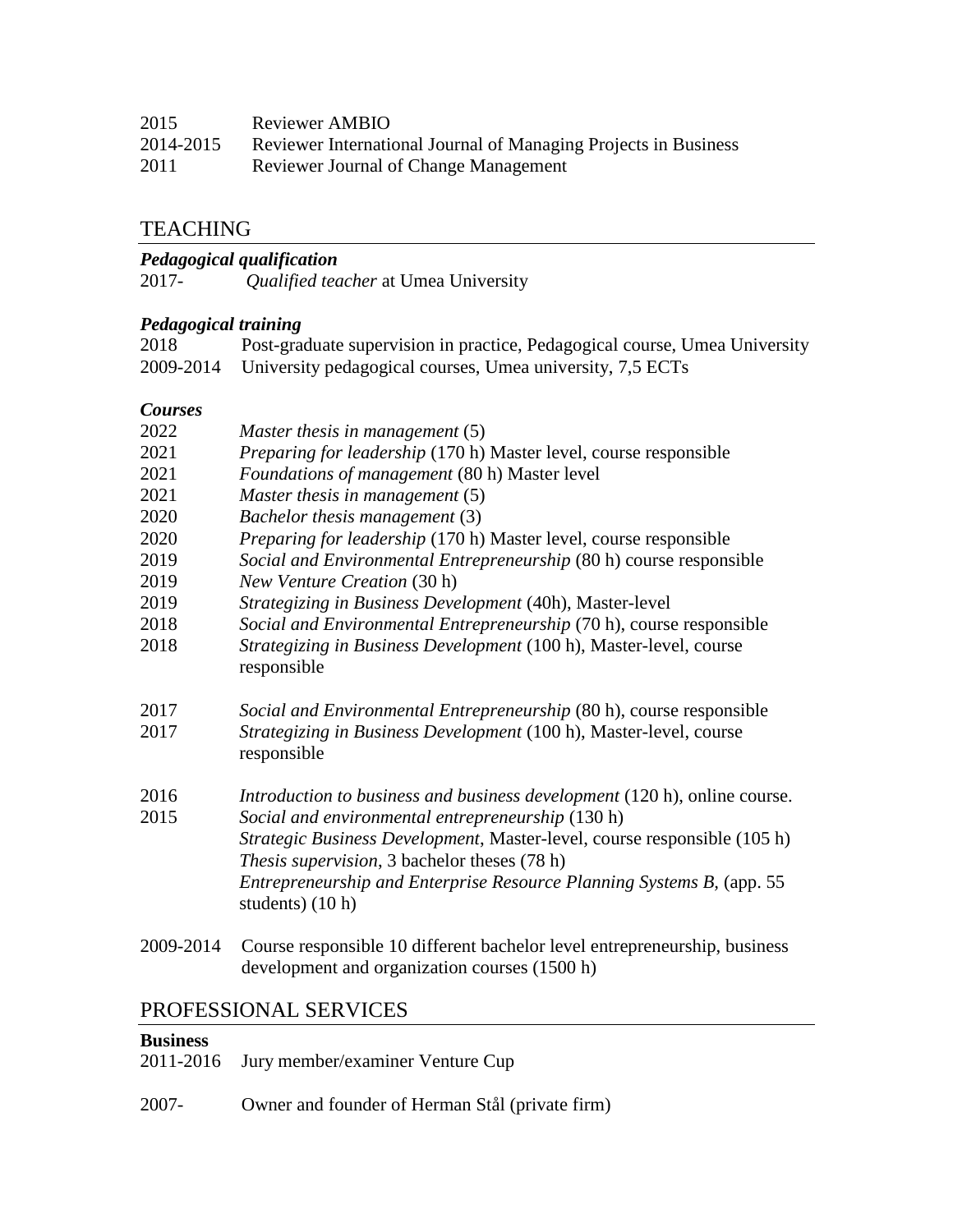#### **Civil society**

2019- SWEDISH DOWN SYNDROME ASSOCIATION, Board member Research & Knowledge Development 2008 Advisor, analyst IDEELL ARENA (management education/think tank)

## REFERENCES

Maria Bengtsson, professor Umea School of Business, Economics and Statistics, [Maria.Bengtsson@umu.se;](mailto:Maria.Bengtsson@umu.se) phone: +46 (0)90- 786 61 61

Hervé Corvellec, professor Lund University, [herve.corvellec@ism.lu.se;](mailto:herve.corvellec@ism.lu.se) phone:  $+46(0)42-356603$ 

## PUBLICATIONS

#### **Books and book chapters**

**Stål, H.I.**, (In press) Circular fashion: Moral effects and ethical implications. In Wallenberg, L., Kollnitz, A, (*Eds.*) *Fashion Ethics and Aesthetics,* Bloomsbury.

Corvellec, H., Babri., M., **Stål., H.I**., (2020) Putting Circular Ambitions into Action: The case of Accus, a small Swedish Sign Company. In Brandão, M., Lazarevic, D., Finnveden, G, (*Eds*.) *Handbook of the Circular Economy.* Edgar Elgar Publishing Ltd. pp. 266-277.

Jansson, J. Eckerberg, K. Nilsson, J. and **Stål, H.I.** (2020) *Perspectives on sustainability in Sweden: Stuck between two paradigms*. In Grapp, E., Ingólfsdóttir, A., Lau, Olfjord (*Eds*.) *The Future of the North – Sustainability in Nordic Countries,* Metropolis Verlag. pp. 167-216.

**Stål, H.I.** (2018) Business models based on strong sustainable entrepreneurship*. In* Bonnedahl, K.J. and Heikkurinen, P. (*Eds*.) *Strongly Sustainable Societies.* Earthscan-Routledge. pp. 153-171.

**Stål, H.I**. (2014) *Inertia and practice change related to greenhouse gas reduction – essays on institutional entrepreneurship and translation in Swedish agri-food*, Doctoral thesis, Umea School of Business and Economics, Umea, Sweden

*Includes peer-reviewed articles 1-4 (see below)*

#### **Work in progress**

Stål, H.I. ( $1<sup>st</sup>$  review) Strongly Sustainable Entrepreneurship – implications from the Planetary Boundary Framework. Entreprendre & Innover

#### **Peer-reviewed journal articles**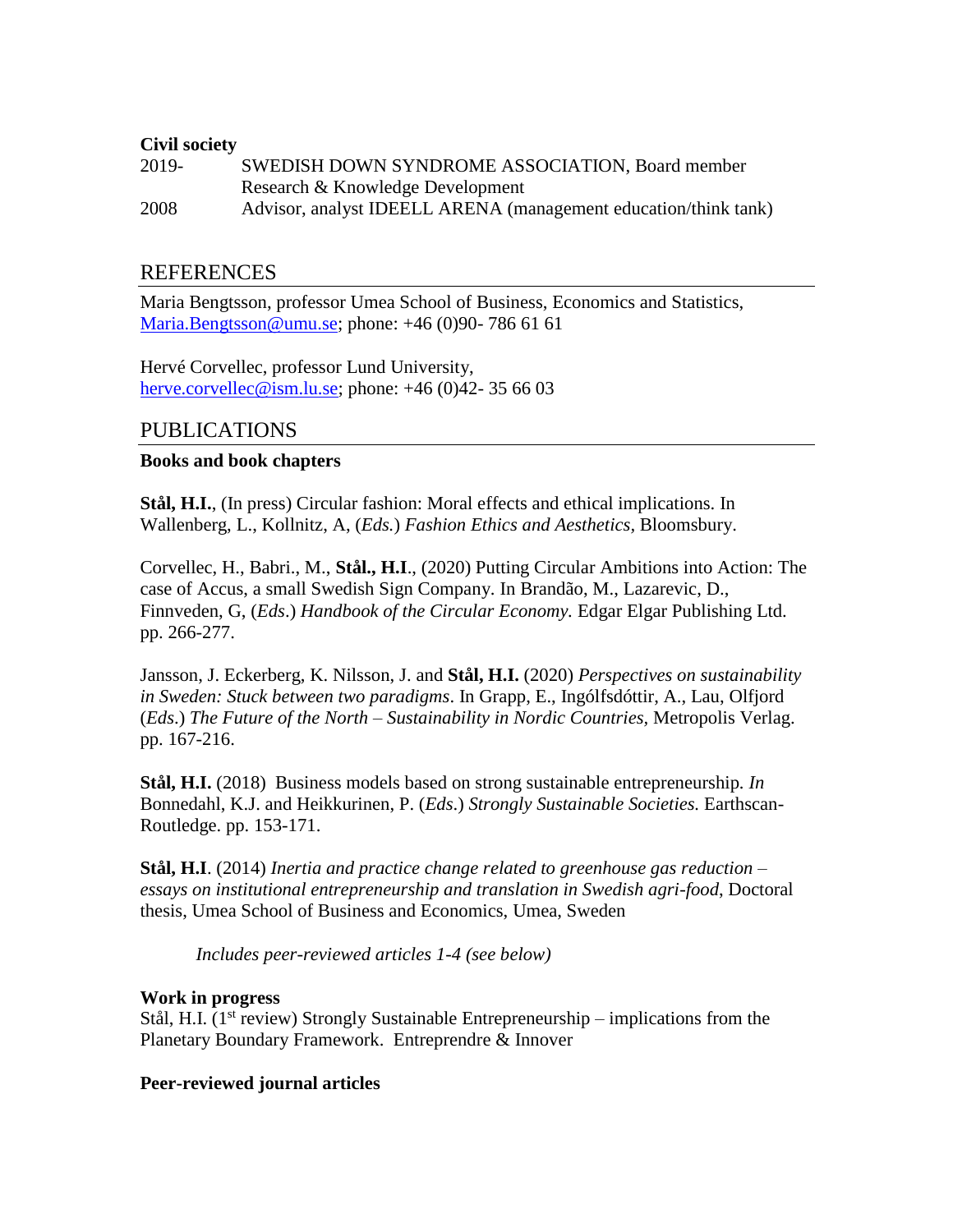15. Haskell, L., Bonnedahl, K., & **Stål, H.I.** (2021) Social innovation related to environmental sustainability: A systematic literature review and a research agenda. Journal of Cleaner Production, *325* (ABS 2, ISI: 9.297)

14. Babri, M., Corvellec., H., **Stål., H.I.** (2022) Material affordances in the Anthropocene. *Culture and Organization. 28*(1), pp. 79-96 (ABS 2)

13. **Stål, H.I.,** Bengtsson, M., Manzhynski, M. (2022) Cross-sectoral collaboration in business model innovation for Sustainable Development– tensions and compromises. *Business Strategy & the Environment. 31*. pp. 445-463. (ABS 3, ISI: 10.302)

12. **Stål, H.I.**, & Corvellec, H., (2021) Organizing means-ends decoupling: Corecompartment separations in fast fashion. *Business & Society.* 00076503211001856 (ABS 3, ISI: 7.389)

11. **Stål, H.I**., & Babri, M., (2020) Educational interventions for sustainable innovation in small- and medium sized enterprises. *Journal of Cleaner Production. 243.* 118554. (ABS 2, ISI: 9.297)

10. Corvellec, H., & **Stål, H.I**., (2019) How qualifying take-back systems define the circular economy. *Scandinavian Journal of Management*. *35*(3). 101046. (ABS 2, ISI: 2.433)

9. **Stål, H.I**. & Corvellec, H. (2018) A Decoupling perspective upon Circular Business Model implementation: illustrations from Swedish apparel. *Journal of Cleaner Production. 171*(January), pp. 630-645. (ABS 2, ISI: 9.297)

8. Corvellec, H. & **Stål, H.I.** (2017) Evidencing the waste effect of Product-Service-Systems (PSSs). *Journal of Cleaner Production. 145*(March), pp. 14-24. (ABS 2, ISI: 9.297)

7. **Stål, H.I**. & Jansson, J. (2017) Sustainable consumption and value propositions: Exploring Product-Service-Systems practices among Swedish fashion firms. *Sustainable development. 25*(6), pp. 546-558. (ISI: 6.159)

6. **Stål, H.I.** & Bonnedahl, K.J. (2016) Conceptualizing Strong Sustainable entrepreneurship. 2016. *Small Enterprise Research. 23*(1), pp. 73-84. (ABS 1)

5. **Stål, H.I.** (2015) Inertia and change related to sustainability – an institutional approach. *Journal of Cleaner Production. 99*(July), pp. 354-365. (ABS 2, ISI: 9.297)

4. **Stål, H.I.**, Bonnedahl, K.J. & Eriksson, J. (2015) Micro-level translation of GHG reduction – policy meets industry in the Swedish agricultural sector. *Journal of Cleaner Production. 103*(September), pp. 629-639. (ABS 2, ISI: 9.297)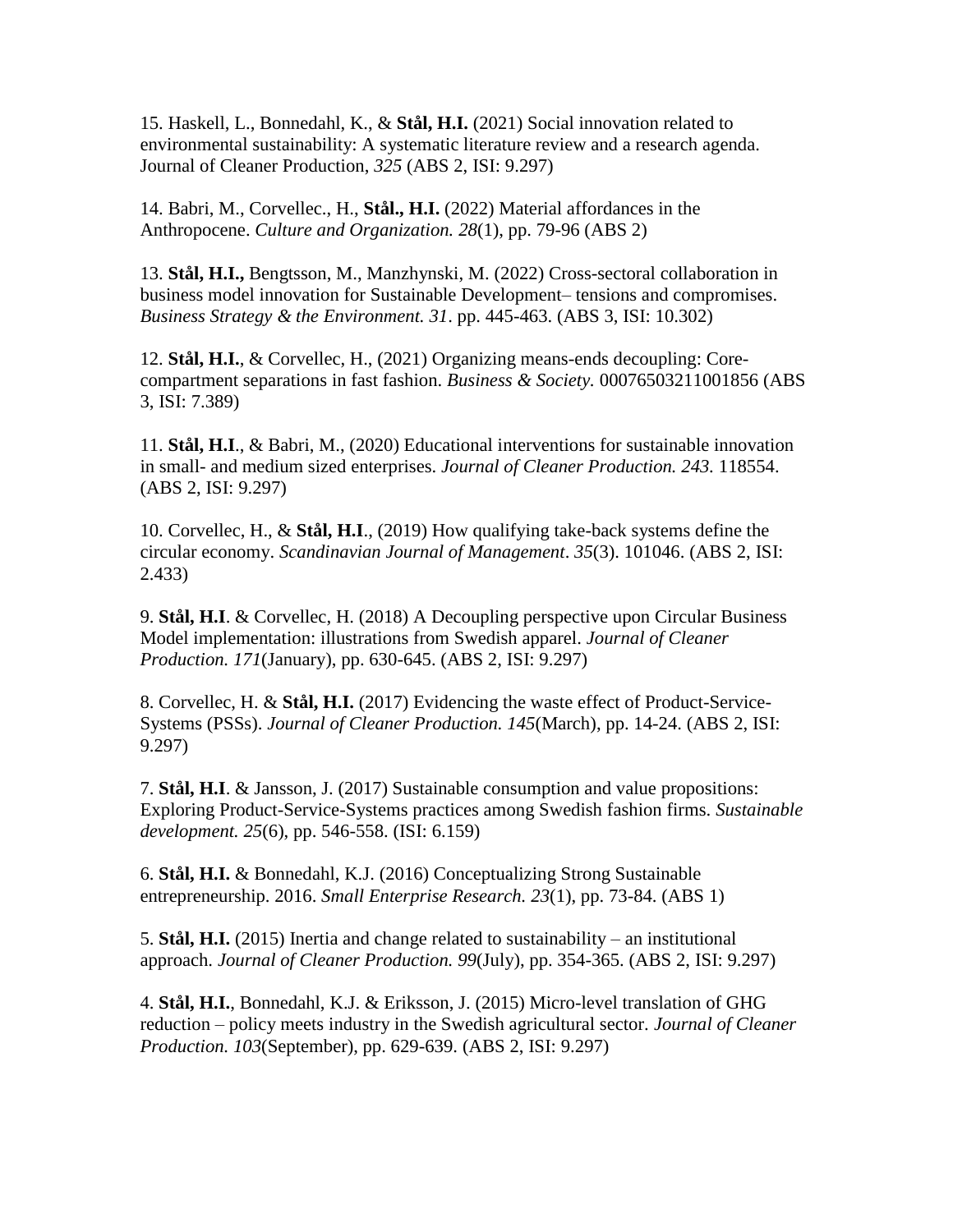3. **Stål, H.I**., & Bonnedahl, K.J. (2015) Provision of climate advice as a mechanism for environmental governance in Swedish agriculture. *Environmental Policy and Governance. 25,* pp. 356-371. (ISI: 2.853)

2. **Stål, H.I**., Bonnedahl, K.J., & Eriksson, J. (2014) The challenge of introducing lowcarbon industrial practices: Institutional entrepreneurship in the agri-food sector. *European Journal of Management, 32*(2), pp. 203-215. (ABS 2, ISI: 2,985)

1. **Stål, H.I.** (2011) The relationship between emerging and prevailing institutional logics in an early stage of institutional entrepreneurship, *Journal of Change Management, 11*(4), pp. 421-443. (ABS 1)

### **Peer-reviewed conference papers**

Stål, H.I., Bengtsson, M., & Manzhynski, S. (2021) Leadership in Cross-Sectorial Social Partnerships: A public-private homosocial example. Full paper. *Corporate Responsibility Research Conference (CRRC).* Jerusalem, October (online)

Stål, H.I., Bengtsson, M., & Manzhynski, S. (2021) Making hash out of an elephant – Public-private Circular Business Model development. Short paper. *International conference New Business Model (NBM) 6 th .* Halmstad, June (online)

Fünfshilling, L., & **Stål, H.I** (2020) Innovation-as-maintenance – a new perspective on the relations between innovations and institutions. Full paper. 80<sup>th</sup> *Academy of Management (AOM) Meeting*, Vancouver, Canada

Manzhynski, S., Bengtsson, M., & **Stål, H.I.** (2020) Knowledge sharing for corporate sustainability – a system dynamics approach. Full paper. 80<sup>th</sup> *Academy of Management (AOM) Meeting*, Vancouver, Canada

Manzhynski, S., Bengtsson, M., & **Stål, H.I.** (2020) Dealing with the coopetition for sustainability paradox. Short paper. *36 th European Group of Organization Studies (EGOs) 2020 Colloquium*, Hamburg, July

Babri, M., Corvellec, C., & **Stål, H.I** (2020) Material Affordances in the Circular Economy. Short paper. *36 th European Group of Organization Studies (EGOs) 2020 Colloquium*, Hamburg, July

Fünfshilling, L., & **Stål, H.I** (2020) Innovation as institutional maintenance. Short paper. *16th New Institutional Workshop*. University of Southern Denmark, Odense, Denmark.

**Stål, H.I**, (2019) Affordances of innovations – Towards an institutional understanding of material properties. Full paper. *35th European Group of Organization Studies (EGOs) 2019 Colloquium*, Edinburgh, July.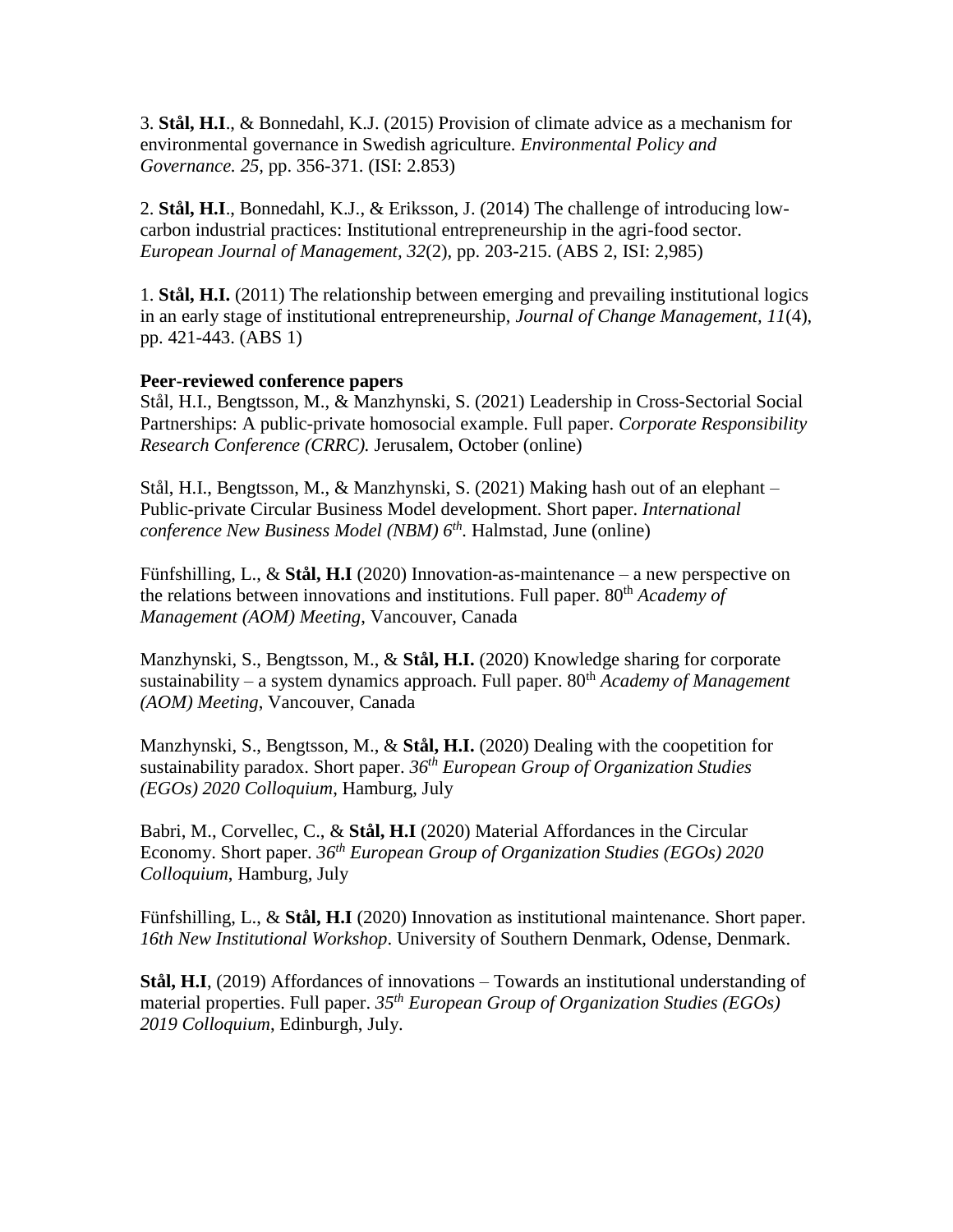**Stål, H.I**, (2019) Institutional maintenance when meanings remain contested – prenatal testing for Down Syndrome. Full paper. *35th European Group of Organization Studies (EGOs) 2019 Colloquium,* Edinburgh, July.

**Stål, H.,** (2019) Haunted by past motives – maintaining a controversial practice. Short paper. *15th New Institutional Workshop.* Uppsala University, Uppsala, Sweden.

Barbi, M., Corvellec, H., & **Stål, H**., (2018) Power in the development of circular business models – an actor network theory approach. Full paper. *Corporate Responsibility Research Conference (CRRC)*, Devonshire Hall 10th-12th September 2018.

Goldenstein, J., Porschmann, P, & **Stål, H.I**. (2018) Decoupling between action and meaning – corporate communication in sin industries. Full paper. *34th EGOs 2018 Tallinn*.

Manzshynski, S., Bengtsson, M., & **Stål, H.I.** (2018) Knotted paradoxes in ecoinnovation: a double trap or two needs with one deed? Full paper. *34th EGOs 2018 Tallinn.*

Manzshynski, S., Figge, F., Bengtsson, M., & **Stål, H.I**., (2018) Why do some competitors collaborate for sustainability and others do not? Paradoxical tensions of coopetition for sustainability: an outcome perspective. Full paper. *34th EGOs 2018 Tallinn.* 

Riumkin, I., Bengtsson, M., & **Stål, H.I**. (2018) Conceptualizing shared sustainable business models – illustrations from Swedish energy. Short paper. *3 rd International Conference New Business Models,* Sofia, Bulgaria.

**Stål, H.I.,** (2018) Justification of a controversial practice – the eradication of Down's syndrome. *14th New Institutional Workshop.* Bocconi-university, Milan, Italy.

**Stål, H.I.** & Corvellec, H. (2017) Decoupling during emergent rationalization. Full paper. *33rd EGOs 2017 Copenhagen*

Corvellec, H. & **Stål, H.I**. (2017) Qualifying infrastructures: Take-back systems in clothing retail. Full paper. *EGOs 2017 Copenhagen.*

**Stål, H.I**. (2017) *Institutional maintenance within the regulative pillar – 77<sup>th</sup> Academy of Management (AOM) Meeting*, Atlanta, USA

**Stål, H.I**. and Corvellec, H. (2017) *Means-ends decoupling during emergent rationalization – new pathways to legitimacy.* 13<sup>th</sup> New Institutionalism in Organization Workshop, Hebrew University, Israel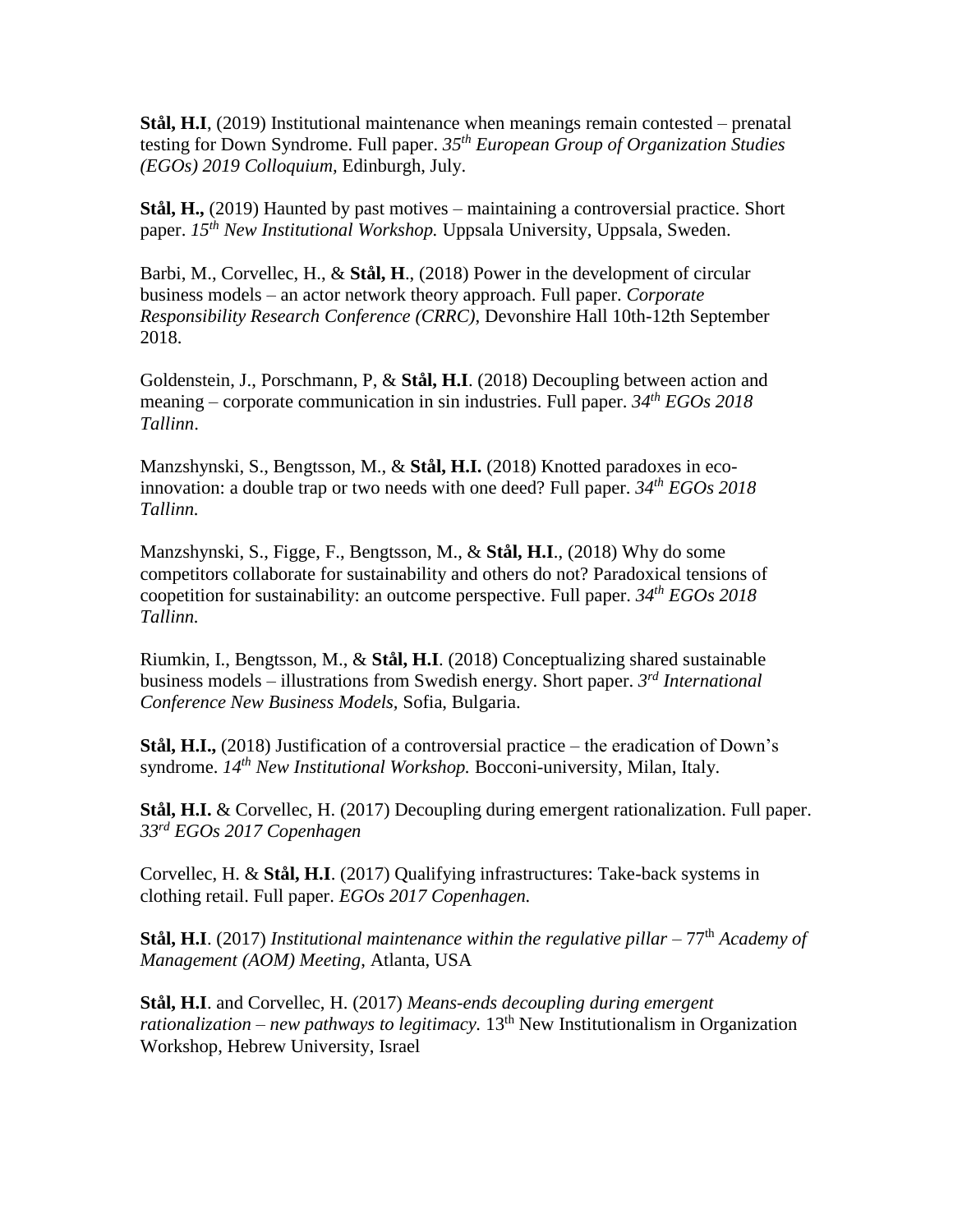**Stål, H.I**. (2016) *Product-Service systems for sustainable fashion – evidence from Sweden* – 22<sup>th</sup> International Sustainable Development Research Conference (ISDRC), Lissabon, Portugal.

**Stål, H.I.** (2015) *Climate inertia in industrial policy – an institutional maintenance perspective –* 31st EGOs colloquium, Athens, Greece

**Stål, H.I**. (2015) *A business model perspective upon sustainable consumption* – 23rd Nordic Academy of Management (NFF), Copenhagen, Denmark.

**Stål, H.I**., & Bonnedahl, K.J. (2014) *Conceptualizing Strong Sustainable Entrepreneurship*, International Ecopreneurship conference, Umeå, Sweden

**Stål, H.I**. (2014) *Inertia and practice change related to GHG reduction*,  $20<sup>th</sup>$ International Sustainable Development Research Conference (ISDRC), Trondheim, Norway.

**Stål, H.I**., Bonnedahl, K.J. & Eriksson, J. (2013) *Translating GHG reduction – case study from the Swedish agricultural sector* – International Sustainable Development Research Conference (ISDRC), Stellenbosch, South Africa.

**Stål, H.I**. (2013) *Is institutional entrepreneurship about business as usual?* – 22nd Nordic Academy of Management (NFF), Reykjavik, Iceland.

**Stål, H.I.** (2011) *Institutional entrepreneurship and eco-innovation in agricultural production*, 56<sup>th</sup> International Conference Small Business (ICSB), Stockholm, Sweden.

#### **Non peer-reviewed conference papers**

**Stål, H.I**., & Corvellec, H. (2016) *A decoupling perspective upon Circular Business Model implementation –* Workshop: Embracing the variety of sustainable business models, Vrije Universiteit, Brussel.

**Stål, H.I**. (2012) *Climate counseling – new governance in Swedish agriculture* –18th International Sustainable Development Research Conference*,* Hull, UK

**Stål, H.I**. (2011) *Institutional entrepreneurship and eco-innovation in agricultural production* –56<sup>th</sup> International Conference Small Business (ICSB), Stockholm, Sweden.

#### **Research reports (Swe)**

**Stål, H.I.** (2021) *Förändringar i erbjudanden om fosterdiagnostik inriktad mot Down Syndrom - En studie av svenska regioners beslutsfattande.* Rapport Förändringar i erbjudanden om fosterdiagnostik inriktad på Downs syndrom – en studie av svenska landstings och regioners beslutsfattande. Stiftelsen Sävstaholm.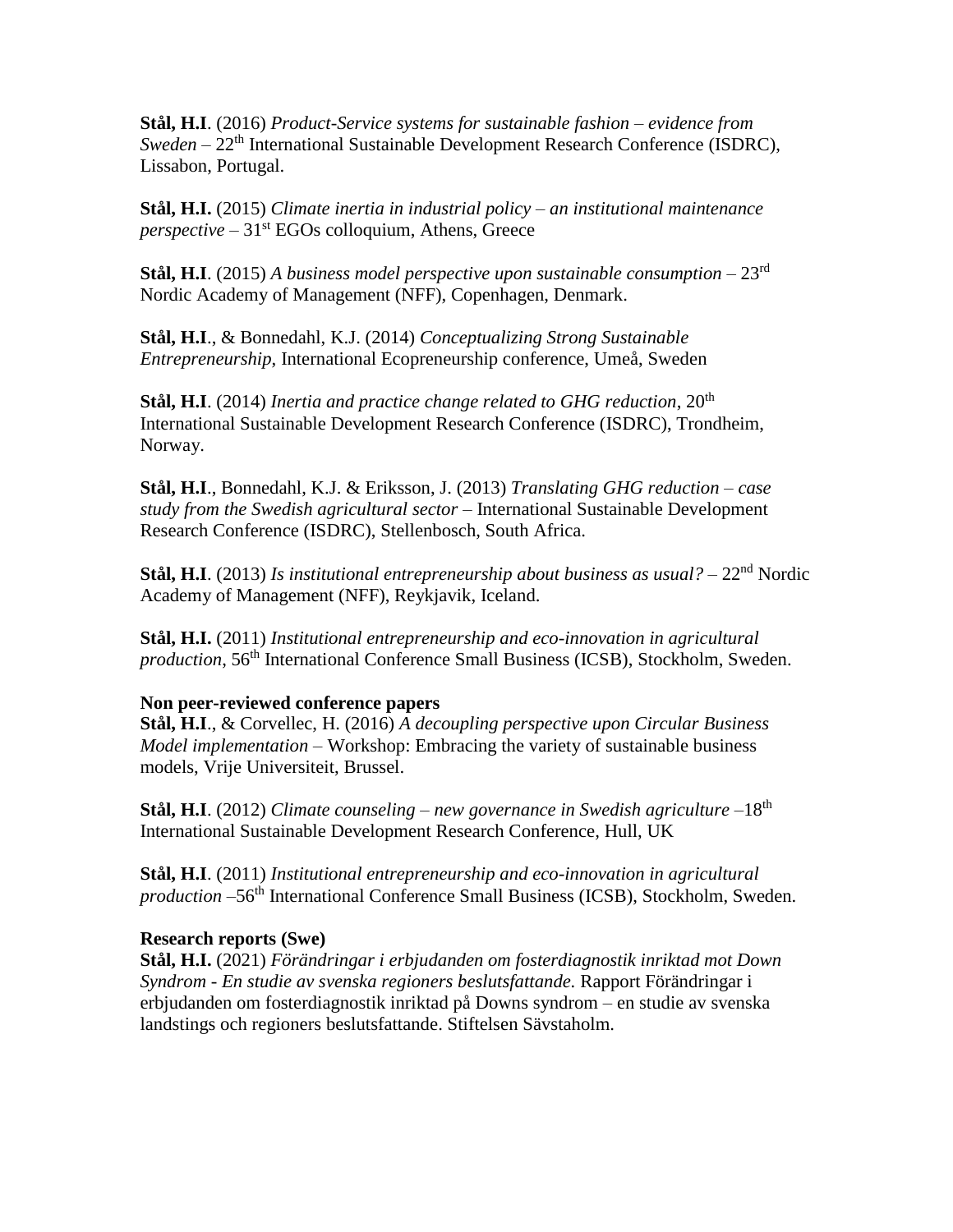**Stål, H.I.** (2021) *Mobilitetshubbar för Norra Ön – Lärdomar från Tomtebostrand,*  Rapport Nästa generations resor och transporter – testbädd Umeå: fas 1. Umeå kommun och VINNOVA.

Isberg, S., Bengtsson, M., & **Stål, H.I.** (2018) *Tre månader utan bil. Rapport Den Koldioxidsnåla Platsen*, Umeå kommun m fl. Handelshögskolan vid Umeå Universitet.

**Stål, H.I**. (2015) Socialt entreprenörskap som samverkansform – en litteraturöversyn. *Rapport DARE-programmet*, Umeå universitet

**Stål, H.**I. and Tillegård, J. (2004) *Sotiga bjässar som går lös på sina funderingar med väldiga släggor*, Master Thesis, 30 ECTS, Stockholm School of Economics

#### **Non-academic publications (Swe)**

**Stål., H.I**. (2017) Sluta jaga foster med Downs Syndrom. *DN Åsikt*. 2017-09-05.

**Stål., H.I.** (2017) Det är en fördom att Downs Syndrom är en allvarlig sjukdom. *DN Åsikt*. 2017-09-12.

Bonnedahl, Jansson, **Stål** (2015) Replik – Kan det vara effektivt att rädda planeten? *Västerbottenskuriren,* 2015-11-24

Bonnedahl, Jansson, Lindberg, **Stål** (2015) Klimatfrågan är mer än effektivisering. *Västerbottenkuriren,* 2015-11-16

**Stål, H.I.** (2014) Effektivisering inte lösning på klimatfrågan. *ATL – Lantbrukets affärstidning,* 2014-06-24

#### **Invited speaker (etc.)**

Naturvårdsverket och Kemikalieinspektionen, Textildialogen, *Cirkulära affärsmodeller – från projekt till mainstream*. Corvellec, H., Stål., H.I., 2021-12-02

Plangruppen Norra Ön, *Mobilitetshubbar i planeringen – lärdomar från Tomtebostrand,*  2021-02-12

Umea Fashion and Design Week, invited speaker, *Problems with fashion.* MVG Shopping Mall, Umea, 2019-09-27.

Omställningskonferens [Transition Network's Conference] *Business beyond growth.*  Moderator, Teg Parish Center, Umea, 2019-09-22.

Sustainable Fashion Research Agenda Conference, short keynote, Copenhagen Business School, 2019-05-13.

CradleNet Norr, ESAM, Umeå. *Cirkulära affärsmodeller*. 2018-03-09